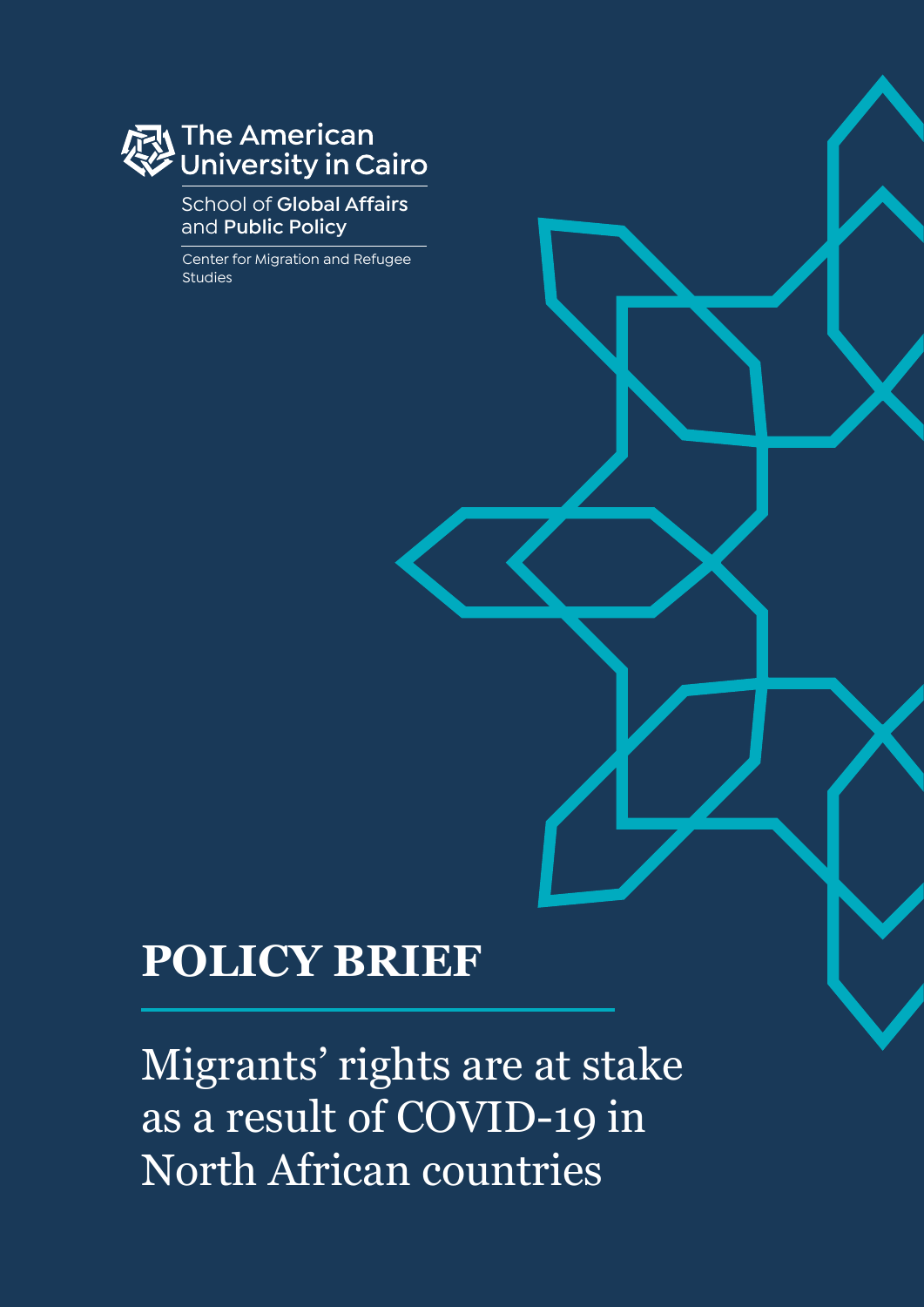#### **Covid-19 intensifying migrant vulnerability**

First of all, it should be emphasized that in this work we mean by North Africa, all the countries located in the northern part of the African continent, namely: Mauritania, Morocco, Algeria, Tunisia, Libya, Egypt, and Sudan. Additionally, it is important to remember that this region is located at the intersection of several mixed migration routes. Likewise, the global composition of migratory spaces increases the complexity of the functions of different countries or territories. The distinction between countries of emigration and countries of immigration is fading to make way for new complex combinations of roles to evolve To the extent that nowadays, it is increasingly difficult to distinguish between countries of departure, countries of transit, and countries of destination. The states of the sub-region, with the possible exception of Libya, are experiencing migration: 'from', 'to' and 'across'.

In this context, the Covid-19 pandemic is, as we already know, a widespread crisis of global scale, anxiety-provoking, complex, fluctuating, and unprecedented in our contemporary history. It has rapidly led to multiple and multifaceted consequences: health, economic, financial<sup>2</sup>, and social<sup>3</sup>.

In this regard, the question of emigration/immigration proves to be one of the most sensitive socio-economic problems because it affects the cultural, symbolic, and existential notions, of the individual and the collective. It sometimes trangresses, the applicable laws and regulations in certain countries. Unlike other societal problems, migration generates difficulties and questions that go beyond regional and national frameworks and thus have an international and interstate dimension.

Moreover, the advent of the health crisis and the submission to bureaucratic confinements<sup>7</sup> have induced negative effects on major sectors of the global economy. This was the case for industry, commerce, transport, tourism, construction, agriculture, and mining, whose pace of operation suffered a significant impact and to varying degrees, ranging from decline to cessation of activity. These are major sectors where the presence of immigrants is very significant. Consequently, migrants are suffering from the effects, not only the increase in unemployment but also the uncertainty of the revival of these sectors. Thus, as noted already in 2014 Paul and Gabrièle Rasse<sup>8</sup>: '(...) faced with the vagaries, the increasingly anomic, *anxious and individualistic society imposes a straitjacket of regulations and renounces ensuring collective protection in favor of individual insurance, which risks having the consequence of excluding the most vulnerable people.*

Generally, researchers determine three phases of a crisis: before, during, and after. If we apply this approach to us, already before the crisis the situation of migrants is far from desirable. Proven by their conditions of travel from their respective countries, arrival to transit states, then crossings and settling within the arrival country. Numerous researchers have highlighted and described the spasms of migratory journeys<sup>4</sup>. So, to look closely, this global pandemic has only intensified, amplified, fuelled and above all revealed a situation already frustrating and undignified!

Although the exceptional circumstances of the pandemic had a positive impact on our planet<sup>5</sup>, it has affected all households, to different degrees, depending on each country's legal, economic and financial situation. Job cuts<sup>6</sup>, price increases, disruption of education and health services are all consequences of the measures taken to contain the spread of the coronavirus. The fragile and marginalized populations that include many migrants and refugees are likely to suffer the repercussions of this pandemic more acutely and persistently than the rest of the world.



### **Migrants' rights are at stake as a result of COVID-19 in North African countries**

#### *Charef Mohammed1*

'Courage is to act and give oneself to the great causes without knowing what reward the deep universe reserves for our effort, nor whether it reserves a reward for it'.

*Jean Jaurès Politician, Socialist (1859 - 1914)*

<sup>&</sup>lt;sup>2</sup> This is not the first pandemic, there have been others throughout the history of mankind, the most recent of which date back to 1918/1920 namely the Spanish Flu (H1N1), it caused 40 to 50 million deaths; the Asian Flu (H2N2) in 1957/1958 between one and two million deaths; Hong Kong flu (H3N2) in 1968/1970 with about two million deaths.

 $\sim$  3 8 RASSE., Paul et RASSE., Gabrièle, 2014, Approche anthropologique et juridique de la politique de prévention des risques, Communication et organisation, N° 45, //journals.openedition.org/communication organisation/4554.

<sup>1</sup> Geographic-urban planner, teaching researcher at Faculty of Humanities, Ibn Zohr University, Agadir. President of the Regional Human Rights Commission of Agadir and member of the United Nations Committee for the protection of the Rights of migrant workers and their family members.

<sup>3</sup> MORAND., Serge et FIGUIE., Muriel (coord), 2016. Emergence de maladies infectieuses Risques et enjeux de société, édition Quae RD 10, collection matière à débattre et décider, 136 pages.

<sup>4</sup> Confère les différents travaux, études et publications de l'Observatoire Régionale des Migrations Espaces et Sociétés (ORMES), université Ibn Zohr d'Agadir.

<sup>5</sup> Le journal français le Figaro se pose la question : La nature est-elle vraiment la grande gagnante de la pandémie de Covid-19 ? https://www.lefigaro.fr/sciences/la-nature-est-elle-vraiment-la-grande-gagnantede- la-pandemie-de-covid-19-20200325. (Consulted on 14 July, 2020).

<sup>6</sup> OIT, 2020, Le COVID-19 entraîne des pertes dévastatrices en termes d'heures travaillées et d'emplois, communiqué du 7/4/2020, https://www.ilo.org/global/about-theilo/ newsroom/news/WCMS\_740997/lang--fr/index.htm. (Consulted on 14 July, 2020).

<sup>7</sup> HIBOU., Béatrice, (2012), La bureaucratie du monde à l'ère néolibérale, éd. Paris, La Découverte, coll. 'Cahiers libres', 223 p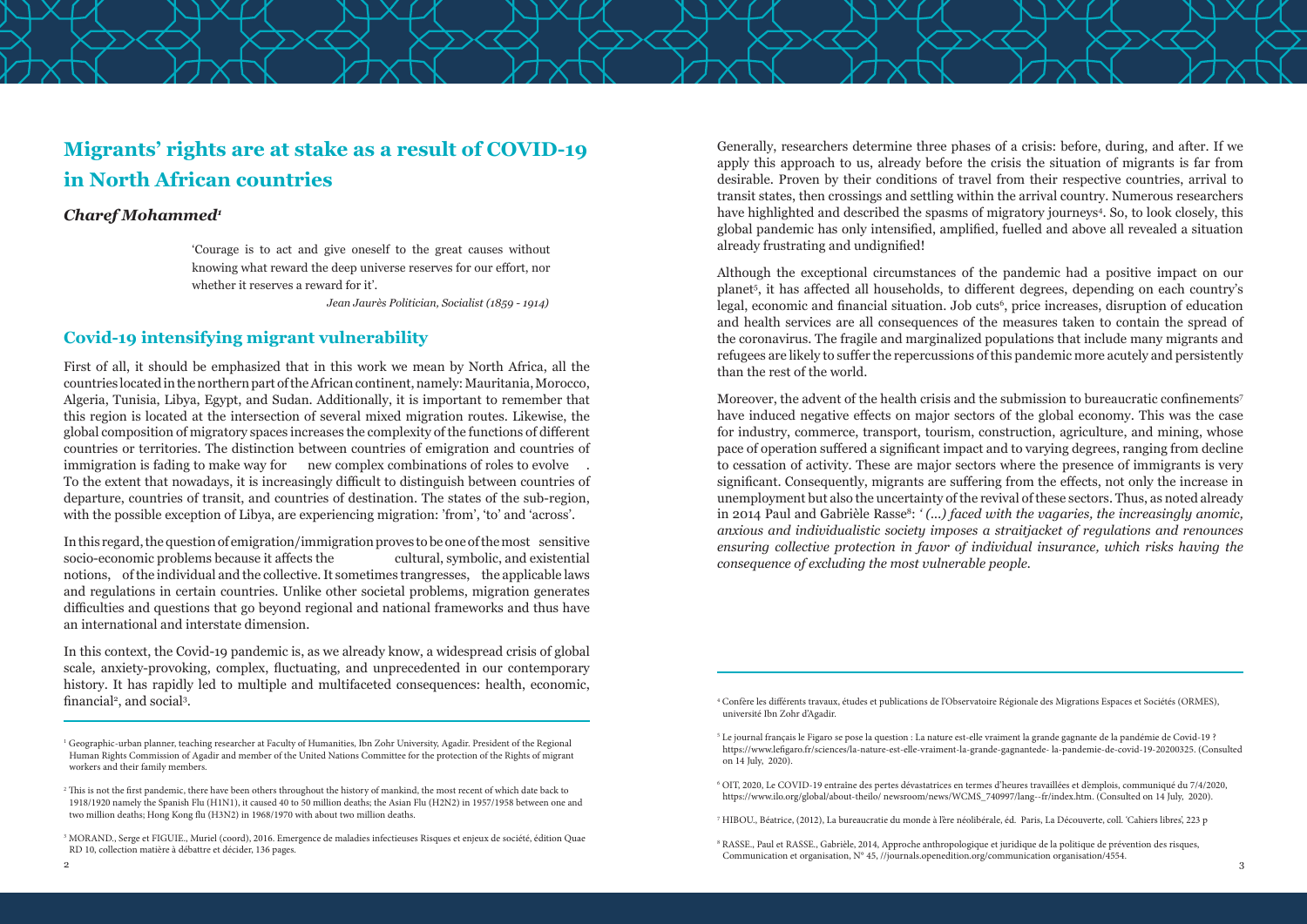Given the situation presented above, the health crisis has shown the decline of solidarity and interdependence of humanity. It has shown that the issue of migrant protection is far from being considered a priority for many countries. It has also tested the governance of immigrants, refugees, and asylum seekers in accordance with the Marrakesh Pact and The Global Compact for Migration<sup>9</sup>, which offer the possibility to better protect each other<sup>10</sup>.

The use of the State of Emergency is allowed by international law in response to significant threats to health<sup>11</sup>, with the concern to preserve, protect human lives, and limit the risk of spread. However, any emergency response to the COVID-19 pandemic must be conducted in strict compliance with human rights standards, including the Convention on Migrant Workers ratified by States Parties<sup>12</sup>. The convention is the only binding international instrument dealing with the protection of human rights in the field of migration, ratified by all the subregion countries except Tunisia and Sudan. It provides a unique framework for the protection of the rights of migrant workers and members of their families, including a guide for decisions and practices in emergency contexts.

<sup>10</sup> The two documents correspond to the same philosophy, with many similarities and common characteristics, but with major differences. The Pact for safe, orderly and regular migration adopted on December 19, 2019 by 152 countries, is not legally binding. On the other hand, the International Convention on the Protection of the Rights of All Migrant Workers and Members of Their Families has been ratified so far by only 55 countries, but unlike the covenant, it is taxable. Even though many countries have joined the pact, concrete measures are still waiting!

Judging by the statements of the United Nations organizations in charge of the file13, by civil society actors, by the information that circulates in the press, internet, TV, and social networks, by word of mouth, by reports<sup>14</sup> that seem relevant to our subject<sup>15</sup>, this work is part of an exploratory and analytical approach. It is more an investigation than a study, not claiming to produce firm and definitive results and aiming to identify the major trends emerging at the global level, through the North African States.

<sup>11</sup> As can be read in Article 15 of the Convention for the Protection of Human Rights, as amended by Protocols n° 11 and n° 14, in the event of a danger threatening the life of the nation, there is the possibility of derogation. But ' (...) to the strict extent that the situation requires and provided that these measures are not in contradiction with other obligations arising from international law'. https://rm.coe.int/1680063776 . Similarly, Article IV of the International Covenant on Civil and Political Rights authorizes States to take exceptional measures, under the condition of respecting and preserving human rights.

<sup>12</sup> https://treaties.un.org/Pages/ViewDetails.aspx?chapter=4&lang=fr&mtdsg\_no=IV-13&src=IND. (Consulted in august 2021).

9 https://www.unhcr.org/fr/vers-un-pacte-mondial-sur-les-refugies.html. (Visited on 28 June, 2020).

- <sup>13</sup> As an indication, on May 26, 2020, United Nations human rights experts today called on States to protect the rights of migrants and their families, regardless of their migration status, during and after the COVID-19 pandemic. https://news.un.org/fr/ story/2020/05/1069572 . (Accessed July 14, 2020).
- <sup>14</sup> Mixed migration centre, février 2021, L'impact de Convid-19 sur les réfugiés et les migrants en mouvement en Afrique du Nord et de l'Ouest. 20 pages. United Nations, 20 may 2020 : Policy Brief : Impact of COVID-19 in Africa, 28 pages.
- <sup>15</sup> From the beginning of the pandemic and in order to follow the evolution of the situation, to stick to the information, analyze it, compare it and put it in perspective, the Migrinter team of Poitiers France, has opened a thread to gather data on the issue. by LACROIX., Thomas and BOBIN., Nelly, in March 2020 :https://seenthis.net/people/thomas\_lacroix.

As early as November, many people have been affected by an unknown disease, a new influenza virus that had never circulated before in the human population<sup>16</sup>. Most infections are characterised by fever, muscle pain or myalgia, fatigue, and dry cough. The most critical cases have more serious symptoms such as pain, nasal congestion, runny nose, sore throat or diarrhea, or even dyspnea. The latter, refers to a breathing disorder, a difficulty in breathing that can come either from the respiratory system, or from the circulatory system, or the composition of the blood<sup>17</sup>. There are two kinds of dyspnea or feeling of respiratory discomfort: inspiratory and expiratory. But over time, the virus responsible for Covid-19, has mutated, slowly but with the appearance of new variants such as the British B.1.1.7, which is spreading rapidly, or the 'South African' variant also called 5. or B1351, or the Brazilian one, to arrive to the 'Delta' variant detected as early as October 2020 in India<sup>18</sup>.

The readers need to note that we will address the impacts of Covid-19 on the rights and civil liberties of migrants. We will focus on discussing the course of events and trends observed; analyzing migrants' position in the arrangements put in place and assessing the degree of compliance with international commitments. We will also seek to point out the possible drifts, linked to the generalization of a security policy and we will consider how, ultimately, the most vulnerable population is 'fighting' or letting go and is relegated and /or excluded. Finally, this paper concludes with our vision for the post-lockdown period.

#### **Outbreak and progression of COVID 19 in North African countries**

The first confirmed case carrying the virus was detected on November 17, 2019, in eastcentral China, in Hubei province from Wuhan city. On January 7, 2020, the World Health Organization (WHO) identified the new virus as one of the emerging viral diseases. It was named COVID-19<sup>19</sup>, or Sars-cov2. Also according to the WHO, coronaviruses can lead to respiratory infections whose manifestations range from simple colds to more serious diseases, such as the Middle East respiratory syndrome (MERS) and severe acute respiratory syndrome (SARS).

<sup>&</sup>lt;sup>16</sup> MORAND., Serge, 2019, La prochaine peste : une histoire globale des maladies infectieuses, Editions Fayard, 301 pages. https://www.futura-sciences.com/sciences/questions-reponses/histoire-grandes-pandemies-ont-marque-histoire-13440/. (Consulted on 30 août 2021).

<sup>17</sup> https://www.who.int/fr/emergencies/diseases/novel-coronavirus-2019/advice-for-public/q-a-coronaviruses. (Consulted on 14 July, 2020).

<sup>18</sup> https://www.bbc.com/afrique/monde-57792106.

<sup>19</sup> Voir COVID-19 – Chronologie de l'action de l'OMS https://www.who.int/fr/news-room/detail/27-04-2020-who-timeline-- covid-19. (Consulted on 14 July, 2020).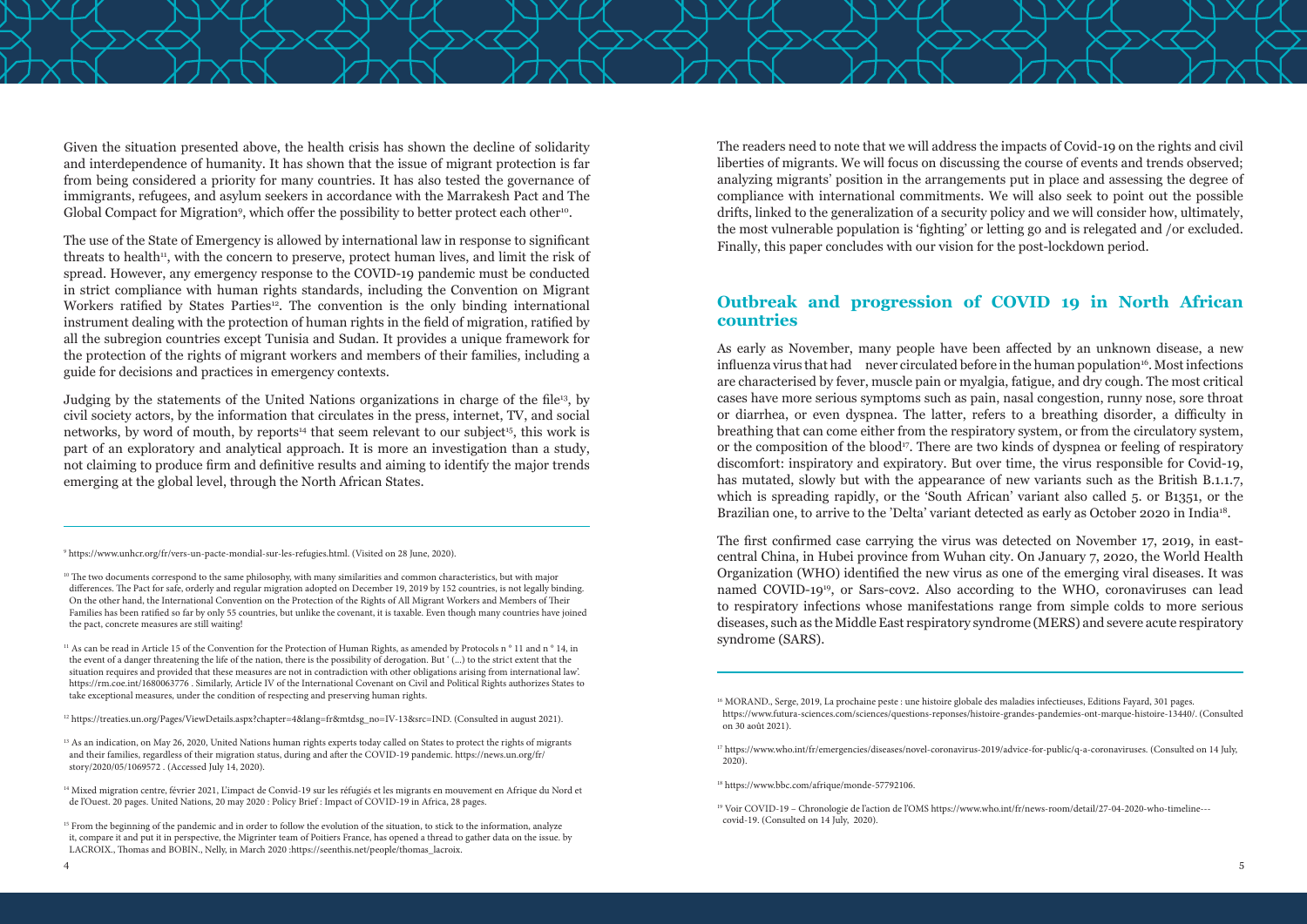The first case outside China was declared on January 13 in Thailand, quickly followed by South Korea on January 20, then Taiwan on January 21. Immediately after, other Asian countries were affected in particular Japan, Hong Kong, and Singapore. This lightning geographical extension confirmed the proximity as one of the diffusion factors of the virus. However, until February 28, the WHO still considered it as a simple threat, with a strong spread character, but not a pandemic. It was not until March 11 that it was declared a pandemic, in its terminology, 'the global spread of a new disease'<sup>20</sup>.

It is contagious from the onset of symptoms, even in the absence of symptoms in some infected and asymptomatic people. The latter is considered more contagious than infected and sick people since the virus is imperceptible, hidden, and sneaky. Fatal and deadly for people with chronic or ageing health problems, it will spread and make oil stains. First, it spreads in China, before spreading to neighboring countries, leading exponentially to mass hospitalizations, large numbers of deaths, not to mention considerable socio-economic repercussions.

After making the wearing of masks mandatory in public places, China proceeded with the confinement of the  $56$  million inhabitants of Hubei Province<sup>21</sup>, after confining Wuhan (11 million inhabitants), Huang gang (7.5 million), and Ezhou (1 million), between 23 and 25 January 2020. Likewise, several countries like France, have sought to remove their nationals from the epicenter of the Coronavirus epidemic, by mass repatriations of citizens who appeared to be healthy or asymptomatic<sup>22</sup>! Thus, Morocco repatriated 167 students on February 2, the vast majority of whom were in the city of Wuhan. They were immediately placed in mandatory confinement at the Sidi Said hospital in Meknes, and the Mohammed V military hospital in Rabat<sup>23</sup>. Other North African countries were able to repatriate their fellow citizens, as is the case in particular of Egypt, which repatriated around 350 students in February 2020, to transfer them for 15 days in quarantine to Marsa Matrouh<sup>24</sup>.

Fearing that this pandemic would burden the health system and limit the risk of its spread, most countries have taken measures by closing borders and extremely limiting all travel. Generally, all schools were closed and all gatherings were prohibited, including sports. Human activities were immobilised one after the other, except for those of consumer goods, such as sanitary and hygiene products, or food products. Despite the draconian measures, after three months the world recorded one (1) million cases of Covid-19. The last million cases were recorded in one week, from 22 to 28 June, bringing the total to more than 11 million on the same date, and showing that there was a rapid progression.

As a result, globally, as of writing this paper, on August 29, 2021, at 12 GMT, Covid-19 has killed more than 4,513,997 people, there are 23,581,807 active cases, and 188,745,022 cured of the virus, not to mention the thousands of cases that have carried it, but were not detected, therefore not recorded<sup>26</sup>.

It is known that we live in a globalized world, where all sectors of our societies interact and intertwine with each other. Information, ideas, debates circulate in real-time on the whole planet. The mobility of people and goods has never been more important; it is intrinsically linked to economic globalization, both as a consequence and as a support.

In this context, it is obvious that pathologies circulate higher and faster. Even more so since for many decades, the air transport of passengers has experienced an exponential development, on one hand, due to technological advances in aviation, on the other hand by the tendency of people to move. The figures published by the International Civil Aviation Organization  $(ICAO)^{25}$  are eloquent; they indicate that every 15 years, air transport sees its number of passengers double. In 2018, aircraft flew more than 38 million flights to 3,500 commercial airports, carrying 4.3 billion passengers on scheduled services, an increase of 6.1% over 2017.

In Europe, the first cases appeared in the last week of January 2020. First, two cases were detected on the 24th in France, since then, the cases spread rapidly in countries one after the other, practically covering the entire continent by mid-March. From there, the virus progressed to Africa and the Americas. Faced with the rapid and sustained spread of the pandemic, most of the countries took preventive measures such as closing borders, mandatory lockdowns, stopping air, sea, and land transport at the beginning of the first cases of infection. About two months after the lockdown was declared in China, nearly 200 countries were affected by the pandemic.

#### **North African countries get contaminated mainly through migrants and tourists.**

<sup>&</sup>lt;sup>22</sup> https://www.liberation.fr/france/2020/01/29/coronavirus-le-rapatriement-complexe-des-francais-de-wuhan\_1776054. (Consulted on 16 July, 2020).

<sup>&</sup>lt;sup>23</sup> https://www.jeuneafrique.com/890391/societe/coronavirus-rabat-a-rapatrie-167-marocains/. (Consulted on 14 July, 2020).

<sup>&</sup>lt;sup>24</sup> http://cedej-eg.org/index.php/2020/03/17/revue-de-presse-gouvernance-et-politiques-publiques-fevrier-20/ (Consulted on 28 August 2021).

<sup>&</sup>lt;sup>26</sup> However, these figures from the WHO are to be taken with great reservations for some countries, because the relatively low figures can also be explained by the lack of means to carry out Covid tests in a widespread way.

<sup>20</sup> https://www.who.int/csr/disease/swineflu/frequently\_asked\_questions/pandemic/fr/. (Consulted on 14 July, 2020).

<sup>21</sup> https://ici.radio-canada.ca/nouvelle/1488808/coronavirus-chine-quarantaine-villes-habitants-sras. (Consulted on 14 July, 2020).

<sup>25</sup> https://www.icao.int/sustainability/Pages/FR/eap-programme-statistique.aspx (Consulted on 14 July, 2020).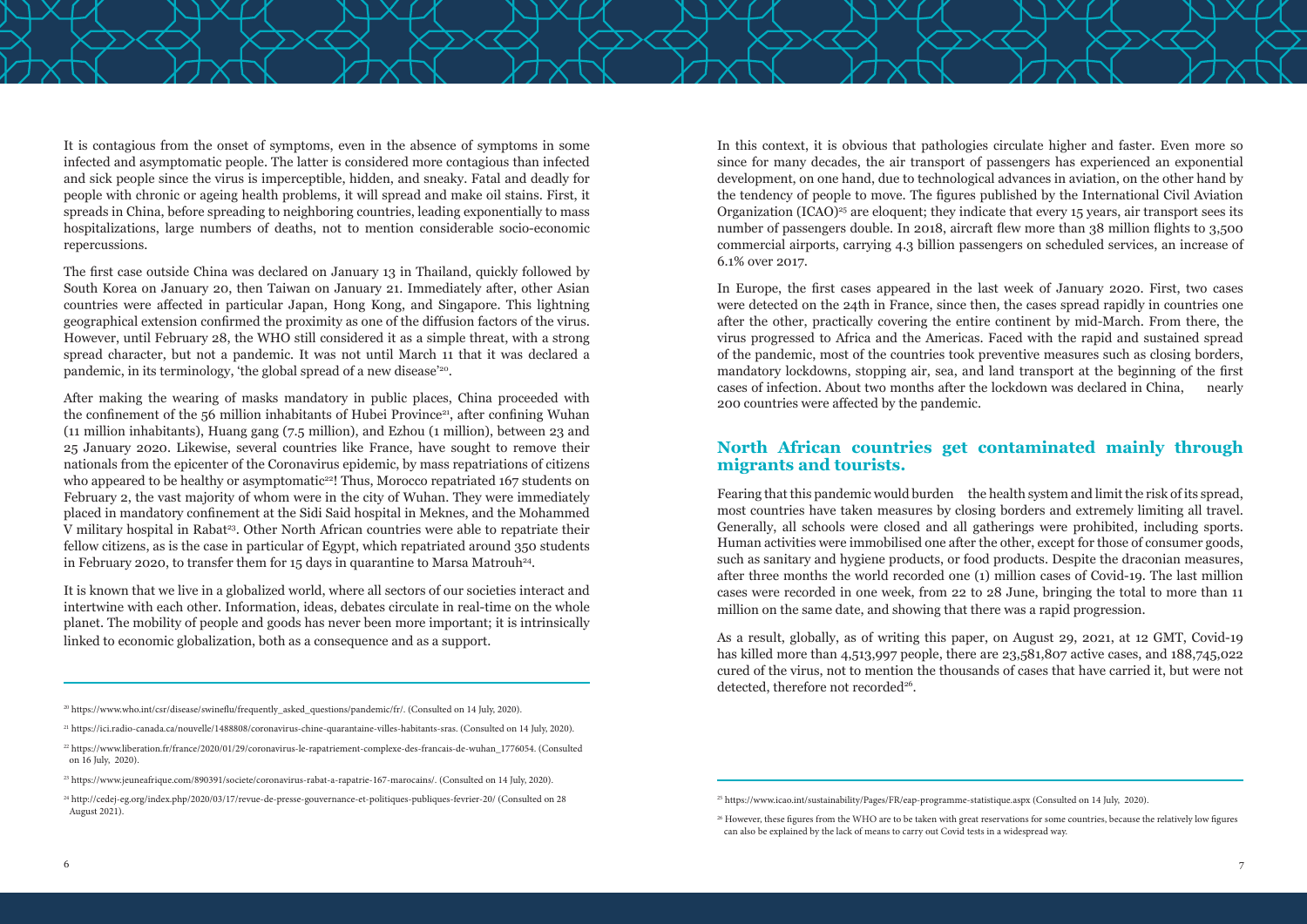#### **The status of COVID-19 and vaccination rates in North African countries (Last week of August, 2021)**

| Country    | Cases         | Recovered     | <b>Deaths</b> | % vaccinations (2doses) |         |
|------------|---------------|---------------|---------------|-------------------------|---------|
| Mauritania | 32 48 6       | 29 003        | 684           | 0.55%                   | 23/8/21 |
| Morocco    | 836494        | 757 268       | 12 176        | 36,72%                  | 24/8/21 |
| Algeria    | 193 171       | 131 143       | 5 0 9 6       | 1,65%                   | 21/8/21 |
| Tunisia    | 651 035       | 603 018       | 22 9 32       | 14,72%                  | 24/8/21 |
| Libya      | 302 177       | 216844        | 4 1 5 2       | 0,76%                   | 18/8/21 |
| Egypt      | 286938        | 236 539       | 16 691        | 3.83%                   | 25/8/21 |
| Sudan      | 37 650        | 31 602        | 2828          | 0.42%                   | 22/8/21 |
| Total      | 2 3 3 9 9 5 1 | 2 0 0 5 4 1 7 | 64 5 5 9      | 8.85%                   |         |

Egypt registered the first case on the African continent, namely a Chinese national detected at Cairo International Airport on February 14, 2020<sup>27</sup>. Algeria had the first patient, an Italian national, who arrived in Algeria on February 17, 2020<sup>28</sup>. Tunisia announced the first case of coronavirus infection, on February 27, 2020, by a Tunisian in his forties returning from Italy by boat<sup>29</sup>. Morocco confirmed the first case on March 2, 2020, being a man of Moroccan nationality residing in Italy<sup>30</sup>. In Mauritania, it was on March 13, 2020, that an expatriate from Europe was tested positive positively<sup>31</sup>.

**Source:** According to data from various ministries of health and WHO https://www.sortiraparis.com/actualites/coronavirus/articles/240384-vaccination-dans-le-monde-le-mardi-24-aout-2021-pourcentage-de-population-vaccin.

In North African countries, the first cases identified at the beginning of the crisis were either nationals returning from Europe or tourists on vacation. Consequently, in Central Maghreb countries (Algeria, Morocco, and Tunisia) the contamination arrived through Europe, almost four months after the first case was reported in China. The limited relations between China and this zone can explain this in particular. In opposition to the Chinese relations with Egypt for example.

- 29 https://www.medias24.com/coronavirus-premier-cas-en-tunisie-8010.html. (Consulted on 30 June, 2020).
- <sup>30</sup> https://fr.pngtree.com/freepng/calendar-2020\_4752908.html. C Consulted on 30 août 2021).

According to data from the Moroccan Ministry of Health, until March 13, those infected were either Moroccans working abroad or foreigners visiting Morocco. Thus, the first case detected in Morocco dated from March 2, 2020, was a man, of Moroccan nationality returning from Bergamo in Italy<sup>32</sup>; it was followed by another on the 5th, then a French visiting Morocco on the 10th, then three other tourists on the 11th of the same month. On March 13, there were two infected people, one of Moroccan nationality returning from Spain and a tourist of French nationality. On March 14, the pace increased, 10 people, including eight Moroccans returning from Spain, Italy, and France and two Moroccans, this time living and residing in Morocco. This is to say how much the factor of proximity and mobility was decisive in the contamination in Morocco, and the other countries of the Central Maghreb.

As in all North African countries, but on different dates and durations, the confinement came into force in Morocco33. On Thursday, June 11, the deconfinement phase began for part of the Kingdom, and then on Thursday, June 26, for almost the entire territory. Between these dates, Moroccan society, like the rest of the countries of North Africa and beyond, continued their lives. The time interval of some 60 to 90 days of confinement is more or less drastic depending on the country, which in many respects have a lasting impact on all levels of society, as well as on all its constituent sectors. However, we can now pretend that we have validly come out of it, yet what we can draw is some remarks and lessons to allow us to establish better strategies of appropriate responses.

#### **Coronavirus and right to healthcare obligations in North African states.**

In times of health crisis, it is essential to ensure universal access to effective healthcare despite the difficulties and influx of patients. In this context of public health emergencies, COVID-19 has put the International Health Regulations to the test, and it has made it possible to observe here and there the neglect, abuses, discrimination, and violations of the rights of migrants, refugees and asylum seekers and their families. However, the Universal Declaration of Human Rights34, proclaimed by the General Assembly of the United Nations on 10 December 1948, as well as the Convention for the Protection of Human Rights and Fundamental Freedoms of 4 November 1950, assert the right to health and medical care. First stated in the 1946 constitution of the World Health Organization (WHO) which defined the right to health in its preamble as "a state of complete physical, mental and social wellbeing and not just an absence of illness or infirmity"35.

<sup>27</sup> https://www.lepoint.fr/afrique/l-egypte-confirme-un-cas-de-coronavirus-le-premier-en-afrique-15-02-2020-2362814\_3826.php (Consulted on 30 août 2021).

<sup>28</sup> https://www.aa.com.tr/fr/afrique/coronavirus-un-premier-cas-enregistr%C3%A9-en-alg%C3%A9rie-/1745060. (Consulted on 30 août 2021).

<sup>31</sup> https://www.aa.com.tr/fr/afrique/la-mauritanie-enregistre-son-premier-cas-de-covid-19-/1766162.( Consulted on 30 August 2021).

<sup>&</sup>lt;sup>35</sup> It was adopted by the International Conference on Health, held in New York from June 19, to July 22, 1946. It entered into force on 7 April 1948 (http://who.int/fr/).

<sup>32</sup> https://www.who.int/csr/disease/swineflu/frequently\_asked\_questions/pandemic/fr/. (Consulted on 14 July, 2020).

<sup>33</sup> Decree-law n°2-20-293, declaring a state of health emergency, of March 24, 2020. Official bulletin n°6867 of March 24, 2020, p. 1783.

<sup>&</sup>lt;sup>34</sup> In its Article 25, it considers the right to health to be an integral part of the right to an adequate standard of living.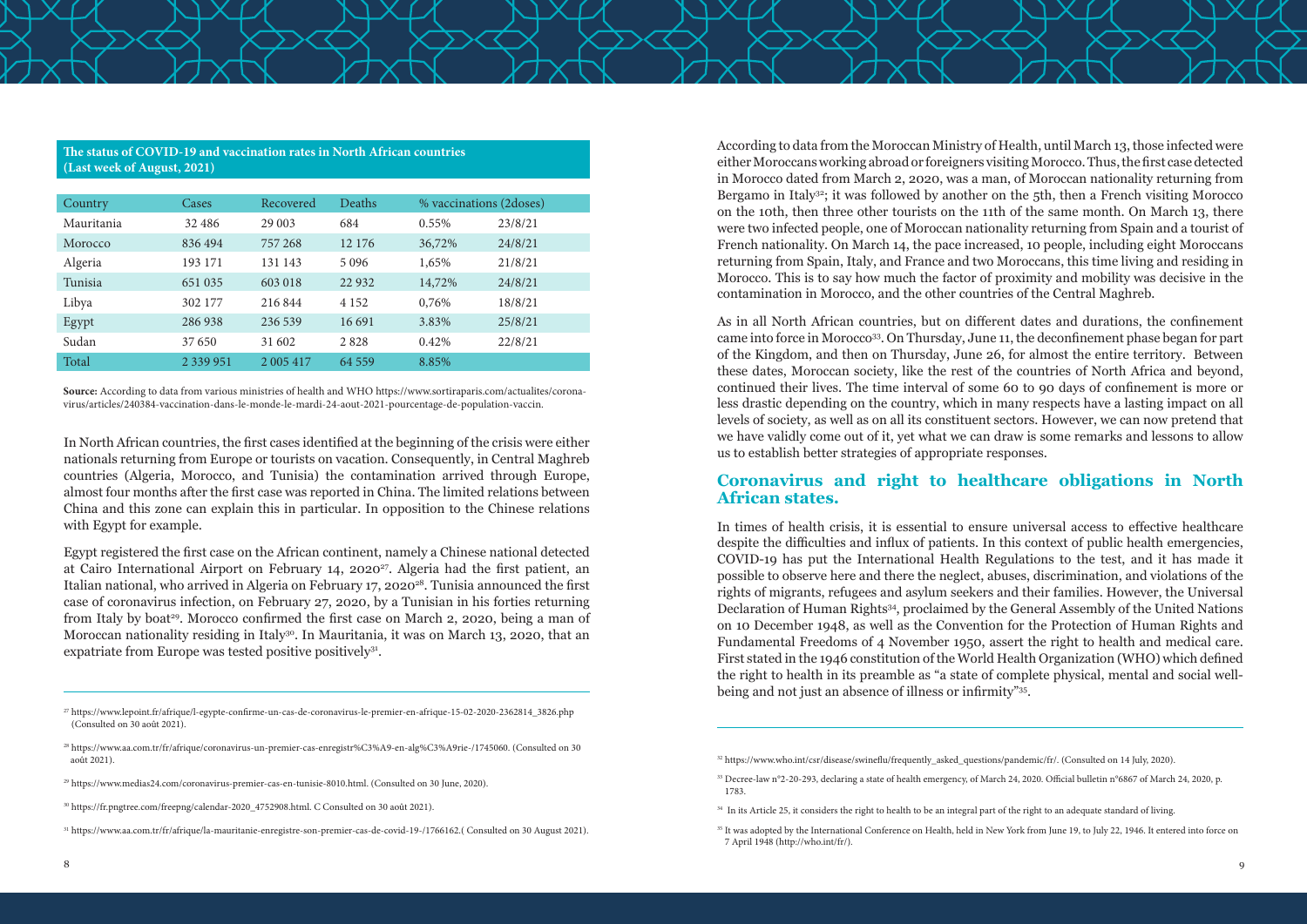

Overall, international human rights treaties that enshrine the right to health are of three types:

- General in scope, such as the provisions of Article 12 of the International Covenant on Economic, Social and Cultural Rights (ICESCR)36, or the 1965 international convention on the Elimination of all Forms of Racial Discrimination ;
- Those dealing with the human rights of particular groups, such as the provisions of Article 27 of the 1979 Convention on the Elimination of All Forms of Discrimination against Women37; the 1989 convention on the rights of the child or the 2006 convention on the rights of persons with disabilities. And of course the 1990 International C onvention on the Protection of the Fights of All Migrant Workers and Members of Their families ;
- Either of a regional nature, as is the case with the African Charter on Human and Peoples' Rights of 1981, in its article 16, it enshrines the right of every person to enjoy the highest attainable standard of physical and mental health.

In its general comment, the Committee on Economic, Social and Cultural Rights (CODESC)38 considers that States are bound, inter alia, by two kinds of obligations: legal and fundamental. Therefore, it considers that the specific legal obligations relating to the right to health are to respect, protect and implement.

Furthermore, the 1990 International Convention on the Protection of the Rights of All Migrant Workers and Members of Their families (CMW), ratified to date by Mauritania, Morocco, Algeria, Libya, and Egypt, clearly specifies their health rights, on the same basis as indigenous people. Devoting three articles to it:

Similarly, the Global Compact for Safe, Orderly, and Regular Migration highlights among its ambitions the respect, protection, and realisation of the human rights of all migrants, regardless of their migration status, at all stages of migration. Objective 17 of the mentioned pact condemns discrimination against migrants<sup>40</sup>.

- Article 28: 'Migrant workers and members of their families have the right to receive all medical care that is urgently necessary to preserve their lives or avoid irreparable harm to their health, based on equal treatment with nationals of the State in question. Such emergency medical care shall not be denied to them because of any irregularity in residence or employment'.
- Article 43.1.2: 'Migrant workers shall enjoy equal treatment (...), with regard to: (e) access to social and health services provided that the conditions for entitlement to benefit from the various programs are fulfilled'.
- Article 45.1 point c: 'Members of the family of migrant workers shall enjoy, in the State of employment, equal treatment with nationals of that State as regards (...). Access to social and health services provided that the conditions required to benefit from the various programs are met'39.

However, it was striking to read that in many countries, especially in Europe, health systems are overwhelmed, under extreme constraints and experiencing a lack of human resources, a lack of respirators, a lack of recovery beds, and a shortage of masks. Many countries have found themselves overwhelmed by the extent and speed of the spread of the virus and the saturation of health services. Thus, they tended to use patient selection to cope with the shortage of resources<sup>41</sup>. As mentioned, the state can take firm legal decisions, such as declaring a state of emergency and confinement to control the spread of the epidemic, without taking into consideration the human rights or its international commitments.

Article 3 of the Oviedo Convention emphasizes the principle of equitable access to health care, even in a context of scarcity of resources<sup>42</sup>. Likewise, the UNESCO World Commission on Ethics in Scientific knowledge and Technology (COMEST) and the Bioethics Committee (DH-BIO) of the Council of Europe published a joint communication, on April 6, 2020, to remind that: 'Vulnerable people become even more vulnerable in times of pandemic. It is particularly important to note the vulnerability associated with poverty, discrimination, gender, disease, loss of function, advanced age, disability, ethnic origin, imprisonment, undocumented migration and refugee and stateless status.'43

Certainly, crises reveal the strengths and weaknesses of health systems in different countries, as well as the obstacles, impediments, and inequalities to access care. The crisis that emerged in the middle of the geopolitical conflict between the EU and Turkey has pushed many individuals to migrant transit camps in Greece. This crisis created an 'each person on their own' attitude, closure of borders, and risks to revive the nationalist egoism. It should be noted that radical change of priorities in some governments tended to relegate the migration file to oblivion. With the risk of fuelling anti-migrant propaganda, something deplored by António Vitorino, Director General of IOM: 'It is obvious that the populist forces that make migrants a scapegoat for all social problems in developed countries are conducting a campaign to take advantage of the pandemic to deepen their anti-immigrant, racist, xenophobic line against migrants'. 44

<sup>&</sup>lt;sup>36</sup> Adopted by the United Nations General Assembly in its resolution 2200 A (XXI) of 16 December 1966 and entered into force on 3 January 1976.

<sup>&</sup>lt;sup>37</sup> Adopted by the General Assembly of the United Nations in its resolution 34/180 of 18 December, entered into force on 3 September 1981, in accordance with the provisions of Article 27.

<sup>&</sup>lt;sup>38</sup> Created by the Economic and Social Council of the United Nations, resolution of 28 May 1985.

<sup>39</sup> Convention Internationale de 1990 sur la protection des droits de tous les travailleurs migrants et des membres de leur famille, adoptée par l'Assemblée générale dans sa résolution 45/158 du 18 décembre 1990.

<sup>40</sup> https://undocs.org/fr/A/CONF.231/3. (Consulted on 14 July, 2020).

<sup>41</sup> https://www.francetvinfo.fr/sante/maladie/coronavirus/italie-le-choix-dechirant-des-medecins\_3859295.html. (Consulted on 14 July, 2020).

<sup>42</sup> https://rm.coe.int/inf-2020-2-statement-covid19-f/16809e2789. (Consulted on 14 July, 2020).

<sup>43</sup> https://unesdoc.unesco.org/ark:/48223/pf0000373115\_fre. (Consulted on 14 July, 2020).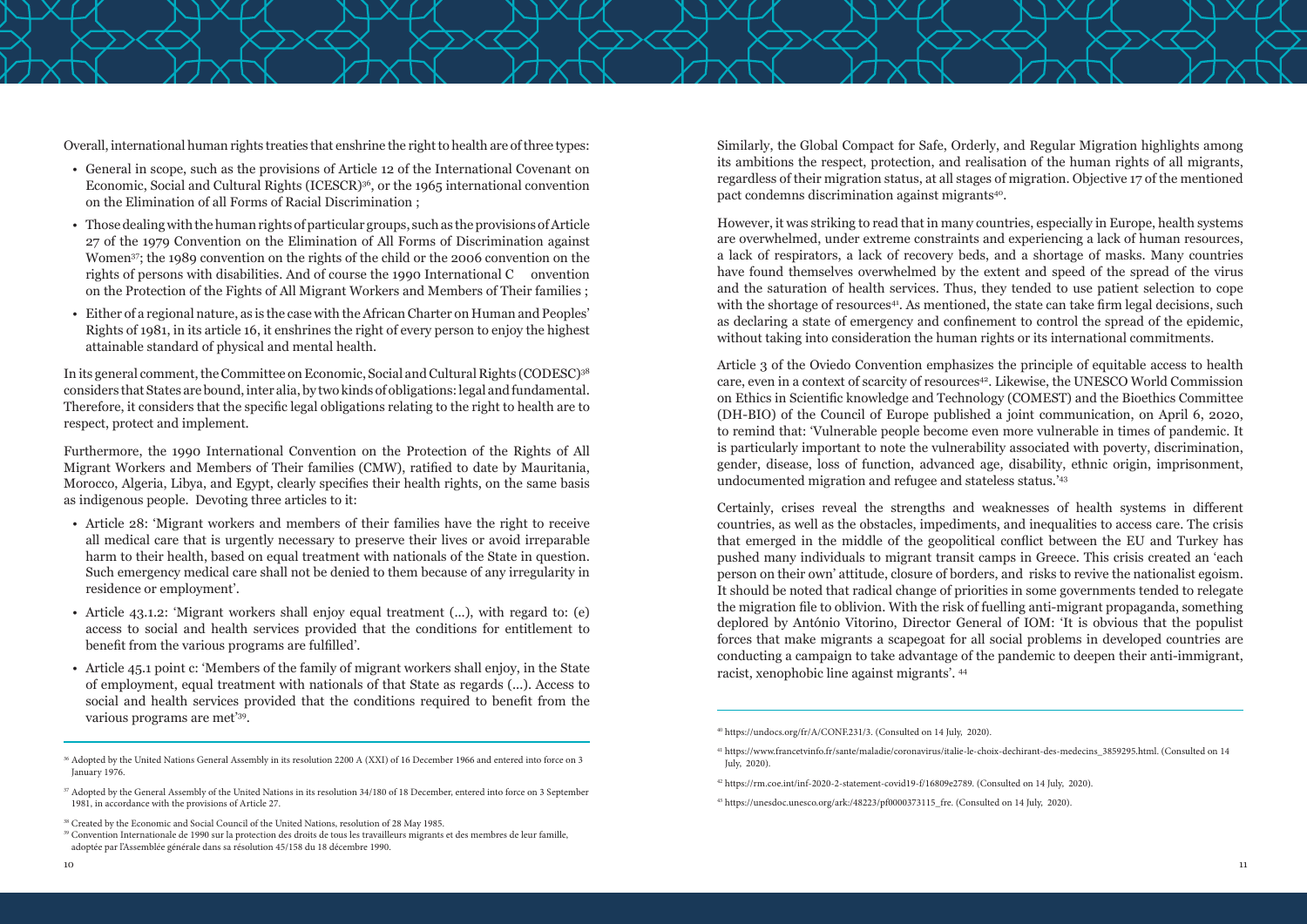#### **North African states and the Global Compact for Safe, Orderly, and Regular Migration (Marrakesh Pact)**

Migration has emerged on the international scene since the beginning of the new millennium more than ever gradually becoming an issue of the future. It is an important component of the construction of development and democracy. Beyond mysterious fears, migration is an ordinary and a lasting reality, a link between states and peoples, requiring the reform of its global approach. In this context, the idea of a global, collective, responsible and supportive approach has emerged as the solution, making it possible to respond effectively and sustainably to the challenges of migration.

In addition,in the intergovernmental conference in Marrakech, December 1045, 2018, the states approved 'The Global Compact for Safe, Orderly and Regular Migration' by a strong majority of states (164)<sup>46</sup>. Subsequently, it was formally adopted by 152 countries at the UN General Assembly in New York, in its resolution 73/195 of December 19, 201847. Only five countries voted against it: the United States, Hungary, Israel, Poland, and the Czech Republic. Twelve countries abstained: Algeria, Australia, Austria, Bulgaria, Chile, Italy, Latvia, Libya, Liechtenstein, Romania, Switzerland, and Singapore. Ten countries, namely Slovakia, were absent. In other words, it was adopted by all but two countries in the subregion, which abstained.

Universally, the compact is supposed to serve as a springboard from which all concerned - governments, migrants, civil society, private sector, trade unions, media, academic researchers, etc. - are supposed to make a concrete commitment to work together in solidarity to make migration safer, orderly and regular. In addition, it evokes reference texts on human rights, the fight against trafficking in persons and crime, the protection of the environment, and references to the 2030 development agenda and the Addis Ababa Action Agenda, and many other texts.

While reaffirming pre-existing rights and respecting the sovereignty of states, the compact aims to facilitate mobility, make it less disastrous, less tragic, better organized, and orderly. In the English version, the term 'to facilitate', 'facilitation', 'facilitated', is used extensively sixty-two times. It proposes a new framework for international cooperation firmly focused on the rights of migrants, and it wisely covers most of the complex, complicated and sharp issues. The preamble affirms that the principles underlying safe, orderly, and regular international migration are based on international law. In addition, it refers to the main



reference texts on human rights, combating trafficking in persons and crime, protecting the environment, and references to the 2030 development agenda and the Addis Ababa Action Agenda, with other texts. Without defining the migrant, it explicitly recognizes the importance of migration as a source of prosperity, innovation, and sustainable development; it also emphasizes the role of migration as a factor of development in the countries of origin, transit, and destination; and it condemns racism and discrimination.

As stated twice in the preamble, the compact is not binding. It essentially aims to go beyond the traditional unilateralism of migration management to create genuine global cooperation, while respecting the sovereignty of states in matters of migration policy. It is a unifying framework for global migration governance through a set of common principles, commitments, and agreements. It encourages the strengthening of multilateral dialogue and international cooperation on issues of international migration governance, through this set of common principles, commitment, and agreements. As a conceptual framework that can help states make informed, responsible, and supportive choices, it places central importance on the rights, needs, capacities, and contributions of migrants, to guarantee their safety, dignity, and human rights. The central element and substance of this more political than legal framework lie in the 23 objectives it defines, combining them with commitments for 'safe, orderly and regular migration'. Each of the objectives is associated with a commitment, followed by a series of measures that combine actions and best practices.

Despite many possible criticisms of the Marrakesh Global Compact, which is only a compromise text containing few concrete commitments, it must be seen as a major development in the light of the past of international migration law and international migration management. However, the principles, commitments, and agreements still need to be translated into concrete and achievable objectives based on solid evidence. It calls for global inter-state cooperation and close partnerships between states, civil society, the private sector, and other stakeholders.

To this end, at the global level, a high-level dialogue on international migration and development] retitled "the International Migration Review Forum (FEMI)", is designed to be held every four years starting 2022 during a session of the United Nations General Assembly (UNGA). This Forum will serve as the main intergovernmental platform to discuss, exchange, and share progress related to the implementation of all the objectives of the Compact.

Objective number 15 of the Marrakesh Compact clearly states 'Ensuring access to basic services for migrants', as mentioned above, health is considered as one of the basic services.

<sup>&</sup>lt;sup>45</sup> This day corresponds to the 70th anniversary of the Universal Declaration of Human Rights. Quite a symbol

<sup>46</sup> It should be emphasized that the consultations were conducted by the United Nations High Commissioner for Refugees (UNHCR), with member States, international organizations, civil society, etc., the Global Compact on Refugees was endorsed on December 17, 2018, by 181 countries in favour and two (2) votes against (the United States and Hungary) and three (3) abstentions (Eritrea, Libya, the Dominican Republic)

<sup>47</sup> Global Compact for safe, orderly and regular Migration, Res AG 73/195, Doc off AG NU, 73rd sess, Doc NU A/RES/73/195 (2018) [PMM].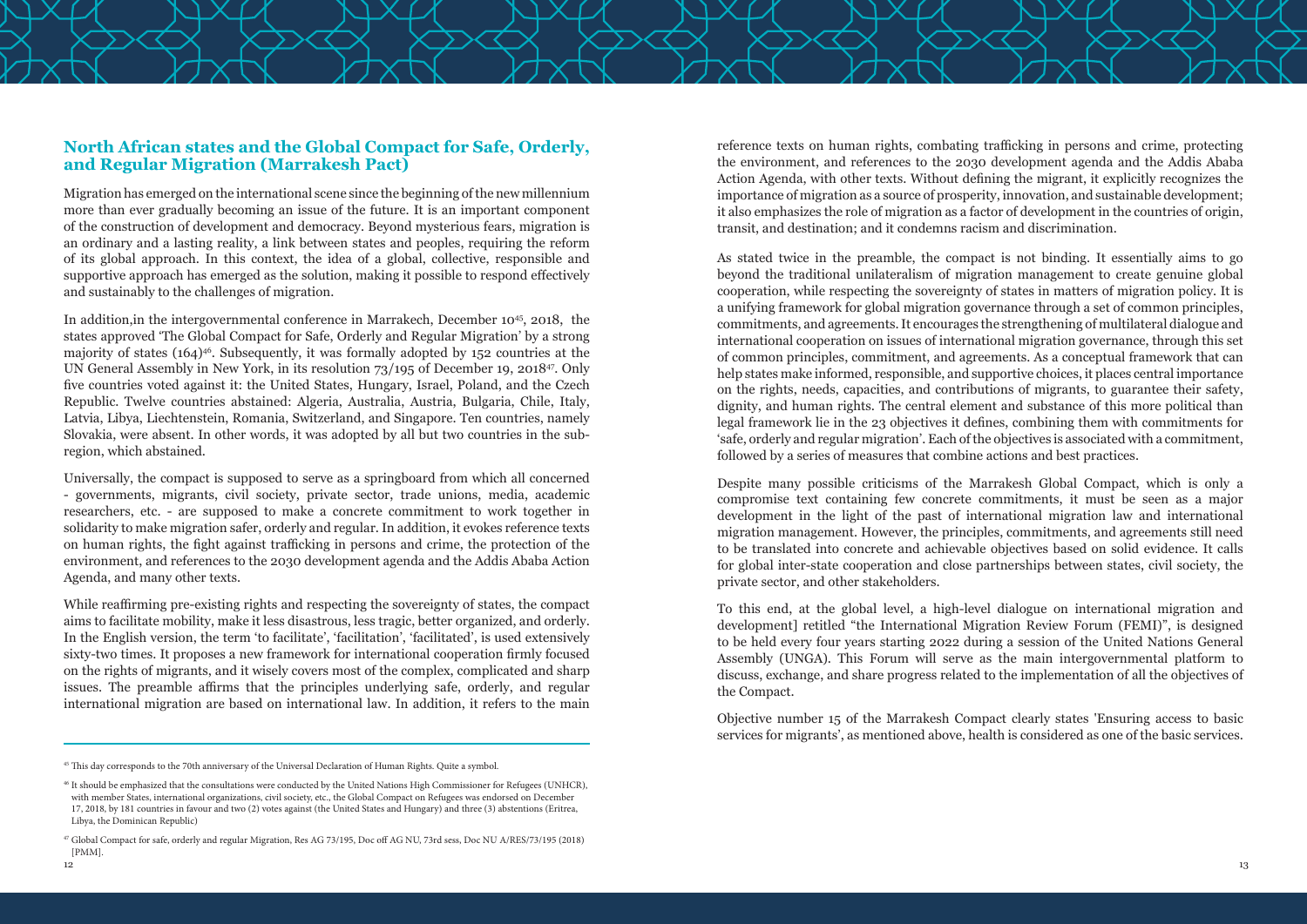

#### **Being migrants or refugees at the time of coronavirus in North Africa and other regions**

In all countries of the world, the containment measures taken by governments to control the virus spread, imposed or strongly recommended, had serious and disproportionate effects on regular and/or 'irregular' migrants, refugees, asylum seekers, and their family members. It seems easy for everyone to imagine the multiplied repercussions of measures directed towards populations that are somehow stable, on the socio-economic, personal, private, cultural levels and others as well as foreigners with the aim of moving. These are excluded from the system but included for reasons of collective urgency. Below we shed light on various notorious effects that some cases demonstrate.

It appears objectively, without including any subjective or reductive bias that the Moroccan health system was not able to cope with the widespread of this pandemic. As an indication, the budget allocated to the health sector remains less than just 6% of the general state budget (18.6MMDH in 2020)48, while the World Health Organization recommends devoting 12% of state budgets to the health sector. In its forecasts for 2025, the Ministry of Health considers the lack of human resources as the main challenge to be met. Currently, Morocco has 1.5 health professionals per thousand inhabitants, with an uneven geographical distribution. However, the World Health Organization (WHO) estimates the required rate by 2021 at 4.55 per thousand people, to ensure appropriate and universal health coverage.49

To mitigate these devastating effects, Morocco adopted a proactive approach through the adoption of unprecedented social and economic measures. A recent report on the management of the state of health emergency in Morocco came to the following conclusion: 'Morocco has adopted a comprehensive approach that has enabled Morocco = to achieve its main objectives, primarily to protect the health and safety of the citizens and society. Of course, deficiencies have been noted here and there, but they have hardly deviated from the general wave that has won the support of the majority of citizens, and which has been able to mobilise the means of the state, and triggered a surge of solidarity among the various actors and social categories'. However, it does not mention the issue of immigrants whereas immigration in Morocco is also suffering from the pandemic and its collateral effects similar to the rest of the world.

These conditions are similar to the classes that suffer from severe poverty, as demonstrated by a study in the USA, where the most affected by the crisis are African Americans and Hispanics, the poorest<sup>53</sup>.

The rapid spread of the virus and the use of draconian measures taken by public authorities around the world have disrupted the global economy whose shock wave has affected the foundations of societies. The violence of economic repercussions has greatly affected

48 https://covidaba.com/wp-content/uploads/2020/06/La-Vie%E2%80%A6-A-l%E2%80%99Ere-du-Coronavirus-%C2%AB-Covid-19-%C2%BB.pdf. (Consulted on 16 July, 2020).

a population that has already been very vulnerable, fragile, and exposed to the adverse effects of all crises. Ideally, to deal with the pandemic, most countries imposed mandatory lockdowns, quarantine, the wearing of masks, prohibition of public gatherings, closure of schools, restrictions on the right and freedom of movement, and closure of borders. These measures certainly have a notorious impact on the most vulnerable, including immigrants and refugees. One could easily group the effects currently induced, in four main axes:

- 1- health and social effects;
- 2- Political and legal effects;
- 3- Economic effects;
- 4- What will tomorrow be made of!

#### **Health and social effects:**

The instability of 'irregular' migrants was no secret to anyone. Part of this terrifying scene, made of begging, vagrancy, marginal precarious activities, and occupation of the fringes of society. In view of protective invisibility, a permanent risk is always possible of arrest and deportation at the border and multiple and recurrent fragilities on the socio-economic, health<sup>52</sup>, material, and legal levels among others. Migrants living in homes, or regrouped in camps or areas of the residence, that are massive, dense, and have less access to the luxury of space, are more likely than others to be ill.

However, with the brutal, unexpected, and new onset of the Covid 19 pandemic, the picture has become even more clouded. Men, women, and children were cut off from access to the basic survival needs and were subjected to strict confinement, without being able to claim any financial or material subsidy or compensation. Despite this, they had to submit to binding and restrictive rules that put a strain on their community solidarity and their limited resources, hoping that a possible crossing would come.

<sup>&</sup>lt;sup>50</sup> Report on the management of the state of health emergency in Morocco Security governance and human rights. The Centre for Security Sector Governance, Geneva (DCAF) and the Centre for Human Rights and Democracy Studies, Rabat (CEDHD). June, 2020, 155 pages.

<sup>51</sup> http://cedhd.org/project/rapport-sur-la-gestion-de-letat-durgence-sanitaire-au-maroc-gouvernance-de-la-securite-et-droitshumains/. (Consulted on 14 July, 2020).

<sup>52</sup> Selon les chiffres de l'Insee, les personnes nées en Afrique et en Asie ont été plus touchées par la hausse de mortalité due au Covid-19 que celles nées en France. https://www.lefigaro.fr/flash-actu/coronavirus-mortalite-plus-forte-pour-les-personnes-neesa-l-etranger-selon-l-insee-20200707. (Consulted on 16 July, 2020).

<sup>49</sup> Health Plan 2025 of the Ministry of Health.

<sup>53</sup> https://theconversation.com/etats-unis-pourquoi-les-noirs-et-les-pauvres-sont-les-plus-touches-par-le-covid-19-136538. (Consulted on 16 July, 2020). One of the reasons is the practice of 'redlining', i.e. discrimination by denying benefits to minorities, in a multitude of more subtle forms than the others.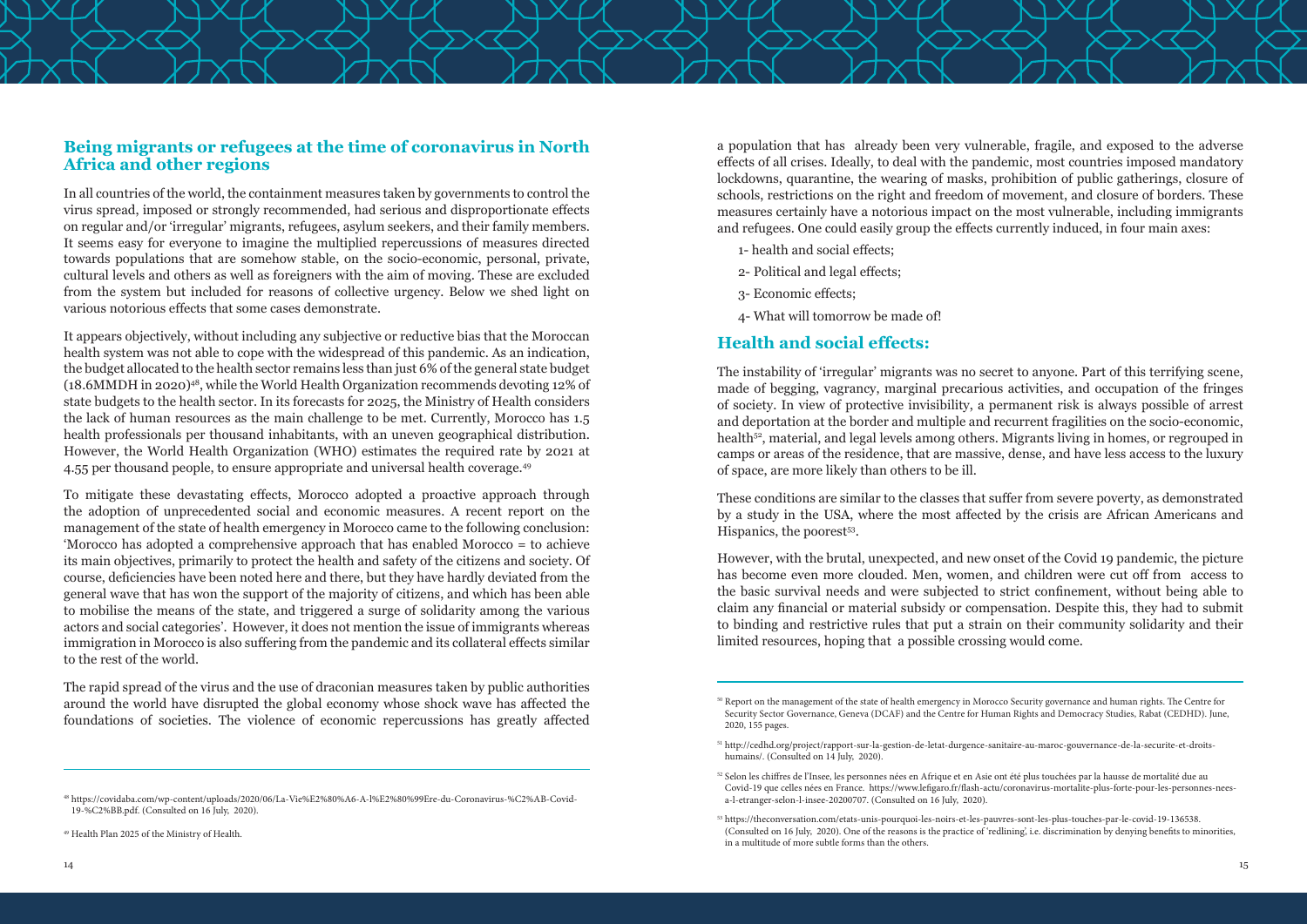It is undeniable that certain segments of the population are highly exposed to the risk of infection of Covid-19. Possibly personnel of health, civil guards, cleaning, trade, etc., those and the ones in 'direct contact' with them. We are keen to indicate here the overrepresentation in gender (i.e. women) and category (Blacks and Latinos in the USA; or migrants in Singapore)54 in various professions. This leads to an excess of mortality among these at-risk groups. Thus, pandemic trajectories here relate to a macabre 'intersectivity' with the socio-professional and/or ethnic profile. The same groups are usually at the edge of any field of national concern.

Similarly, while most households felt the effects of the pandemic almost immediately, they are certainly more intense and lasting among the most vulnerable, including migrants. The first unfortunate short-term consequences of this pandemic wave on migrants are the loss of life. Fatal consequence (in the true sense of the word) is the process of 'Good Death' in different ethno-cultures. In other words, the structuring rituals allow the deceased to pass to another stage of his destiny, by surrounding his carnal envelope with appropriate care following the expectations and hopes of the given ethnocultural group.

This is precisely what was discussed for the particular case of 'Covid 19 deaths' mainly Christians, Muslims, and others. When it was necessary to postpone various propitiatory burials. For reasons of contamination and health restrictions, it has no longer been possible for families to accompany their loved ones during grief, either before, during, or after death. Like, visits, ultimate support, burial ceremony, what was externalized and collective, became internalized, personal and problematic. This was the case for example for the Moroccans who died during the pandemic, who could not be assisted in a compliant way in terms of the treatment of the remains, burial in 'mother earth', putting an insurmountable strain on families and loved ones.

Rapidly, the urgency of the situation of some migrants emerged: loss of a job, loss of income, inability to pay rent or ensure their children schooling. Moreover, civil society working with migrants in North African countries has launched programs to accompany their immigrant nationals to face the effects of this pandemic. Thus, as an indication, the Office of Tunisians Abroad (OTE)<sup>55</sup> in Tunisia has allocated funds worth 400 thousand dinars to help people in precarious situations among Tunisians living abroad to face the difficulties of the economic situation.

#### **Political and Legal effects:**

Theoretically, the states of the Schengen area are entitled to restore controls at their national borders. Mainly in cases of threats to public order or security, during renewable periods of thirty days for a maximum of six months, in principle. It should also be noted that already before the health crisis, and since 2015, many countries, especially in Central Europe, have been conducting border control operations or even border closures for some of them. Since then, the majority of Schengen states have re-established border controls. We see the same practice in North America, where the President of the United States, decided to close the land access on its southern part since January 27, 2017, selectively and in the wake of building a wall on the border between his country and Mexico.

Many people have been stranded in host, transit countries, or at the borders, often without access to care. As the case, namely, in Turkey, Mexico, and North African countries. The situation of those who end up on the border of Europe is not much better, the example of migrants crammed into hot spots on the island of Lesbos is very tragic. However, the same can almost be said about thousands of Rohingya in Bangladesh, or Syrians in Lebanon and Jordan, who are suffering in silence, in countries that do not have sufficient resources to properly receive them. Their terrible living conditions, with increasing difficulties to survive and an unknown fate, have been worsened because of the diminishing international solidarity and the indifference of donors.<sup>56</sup>

The severity of the current health crisis demonstrated the importance of having an inclusive response through international cooperation, shared responsibility, multilateral commitment, and solidarity. Yet this crisis manifested the opposite of any truly international solidarity articulating a shared sense of interdependence and solidarity. On the contrary, we deplore it somewhat bitterly; it has reactivated a nationalist discourse and fallbacks related to the borders of the Nation-State. in a sort of 'Collateral damage' manifested widely.

The Covid 19 virus had led to several changes in the priorities of various government agendas. Although the migration issue requires a global, determined and supportive approach in line with the philosophy of the Marrakech Global Compact, decision-makers have generally continued to reason according to a logic of internal interests. As an indication, before the outbreak of the crisis, several European countries had shown their willingness to welcome more than 1,500 unaccompanied minors stuck in Greece, but no country has honored its commitment.57

<sup>54</sup> In early April 2020, Singapore faced a second wave. It turned out that 90% of the 728 new cases registered in 24 hours, concerned people living in dormitories reserved for migrant workers! https://www.la-croix.com/Monde/Asie-et-Oceanie/Coronavirus-Singapour-fait-face-deuxieme-vague-contamination-2020-04-22-1201090660. (Consulted on 16 July, 2020).

<sup>55</sup> https://www.webmanagercenter.com/2020/04/24/449030/covid-19-des-aides-aux-profit-des-tunisiens-a-letranger-et-aux-etrangersresidant-en-tunisie-pour-faire-face-a-la-pemieand. (Consulted on 29 août 2021).

<sup>56</sup> https://theconversation.com/le-covid-19-brise-les-fragiles-solidarites-avec-les-refugies-134737. (Consulted on 16 July, 2020).

<sup>57</sup> https://www.dw.com/fr/covid-19-le-virus-impacte-n%C3%A9gativement-la-vie-des-r%C3%A9fugi%C3%A9s/a-53042009. (Consulted on 16 July, 2020).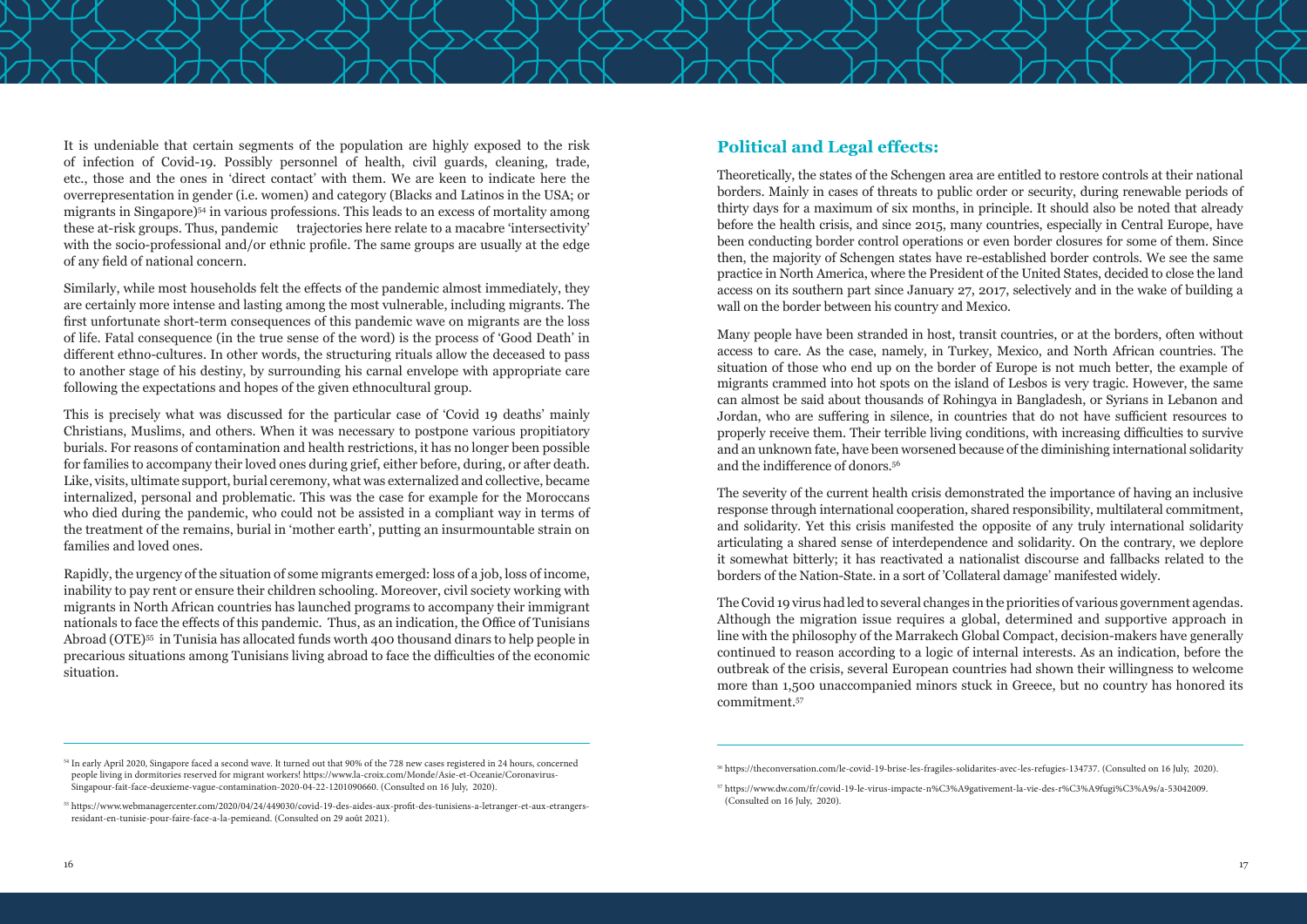With the increase in cross-border coronavirus cases, many migrants managed to return to their home countries. However, these cases were usually of those who qualified as 'expatriates', as the case for many U.S. citizens living in Mexico, who fled seeking Covid-19 care in the United States.58 Others were repatriated by their countries on special flights, but many were stranded far from home. Many found themselves in the great difficulty of having to manage a daily life confined in a space not devoted to this purpose, with imposed overcrowding and extended economic necessities that were unforeseen and originally inappropriate.

"A phenomenon that has been frequent, is the prevalence of observed common Illogical behaviours in our communities. . However, through ethno-cultural lenses, they may embody significant illustrations of underlying trends and unveiled mental representations of the people concerned. As an example one could note the cases of individual disobedience to COVID-19 regulations as self-isolation or quarantine. Widely observed across the world as in Gambia, Ghana, Nigeria, Uganda, Namibia, Morocco and Zimbabwe. Similarly, in Malawi, more than 400 persons from South Africa, including 46 positive cases, fled from a centre set up in a stadium in Blantyre, the commercial capital <sup>61</sup>.

Moroccans stranded abroad still form a large crowd (40,000 according to some global estimated data), similar to other North African nationals and citizens of various countries. Protection authorities, namely the Moroccan Ministry of Foreign Affairs, African Cooperation, and Moroccans Residing Abroad and its crisis and support cell, ensured the best repatriation of urgent and specific 'cases'59. Notably, that institutional support was suspended due to the opening of specific air links, in June 2020, with the conditional opening of Moroccan borders to and from certain capitals.

Countries of the sub-region have put in some way programs for the repatriation of their nationals. For instance, the program implemented by th Algerian government in June 2020 to repatriate all Algerian nationals stuck abroad due to the pandemic<sup>60</sup>, and the suspension of flights.

One of the 250,000 French stranded abroad (in Argentina) says: 'Some French people have been expelled from their hotels and left without a solution. The Argentines wanted to protect themselves, this can be understood, but we discovered that in this case, a stranger can quickly be pointed at<sup>'62</sup>. There have been many significant cases of French people subjected to collective neighborhood condemnation, in India or some South American countries. There are also revealing cases where the authorities have failed to rescue drifting migrants. The case shown below from Malta will draw an example<sup>63</sup>.

58 https://cnnespanol.cnn.com/2020/06/29/las-personas-con-coronavirus-cruzan-la-frontera-entre-estados-unidos-y-mexico-pararecibir-atencion-medica/. (Consulted on 16 July, 2020).

59 https://leseco.ma/marocains-bloques-a-letranger-el-ouafi-fait-le-point/. (Consulted on 16 July, 2020).

Trade union associations, human rights defenders, and humanitarian NGOs have urged their respective countries to guarantee the right to health of tens of thousands of irregular migrants employed, particularly in agriculture as in Italy. Faced with the lack of seasonal agricultural workers in Italy allowed the regularization of migrants whose residence permit expired less than a few months ago. Likewise, Portugal has adopted principles of solidarity and granted regularization to migrants waiting for their application to be processed<sup>66</sup>.

On a completely different level, it has been observed that the coronavirus crisis has created or exacerbated needs, risks of infiltration by mafia organizations almost everywhere. As in Mexico, for example, where the daughter of a drug trafficker incarcerated in the USA, is engaged in the pretentious distribution of food parcels in the middle of the coronavirus epidemic, towards populations from deprived neighborhoods. With parcels that speak out the image of her father's mafia!

#### **Economic effects**

Going by the saying of 'Something bad is good', this pandemic showed us the importance that migrants play in many economic sectors and highlighted the importance of the 'undocumented' workforce in vital sectors. Le Monde Newspaper called the undocumented, the Invisibles of the health crisis. Including cashiers, cleaning and security agents, garbage collectors, or home helpers<sup>64</sup>. While already living in difficult conditions or working as day laborers, seasonal and temporary workers, they are now unemployed, without income, and paying a high price for the economic consequences of the Covid19 crisis<sup>65</sup>. Some of them, without legal status or whose legal length of stay has been exceeded, can no longer regularize their situation, mainly because of the total or partial closure of administrative services. Therefore, they cannot access the most basic services for fear of prosecution or deportation. More vulnerable, more isolated, and less visible, they are fatally impacted by this crisis and abandoned to their fate.

<sup>60</sup> https://www.aps.dz/algerie/105869-poursuite-du-rapatriement-des-algeriens-bloques-a-l-etranger-160-passagers-en-provenancedu-caire.

<sup>61</sup> https://www.theguardian.com/world/2020/may/31/african-nations-fail-to-find-coronavirus-quarantine-escapees.

<sup>62</sup> https://www.la-croix.com/France/Coronavirus-comment-France-rapatrie-ressortissants-2020-06-26-1201102035. ( Consulted 16 July, 2020).

<sup>63</sup> https://www.lemonde.fr/international/article/2020/05/31/malte-le-premier-ministre-blanchi-apres-une-enquete-sur-la-mort-demigrants\_6041318\_3210.htmlte. (Consulted 16 July, 2020).

<sup>64</sup> Le Monde 21 and 22 June, 2010, p-p 12-13.

<sup>65</sup> Le monde 19 June, p. 15.

<sup>66</sup> https://www.solidaire.org/articles/portugal-regularisation-temporaire-des-immigres-en-attente-de-titre-de-sejour-le.(Consulted 16 July, 2020).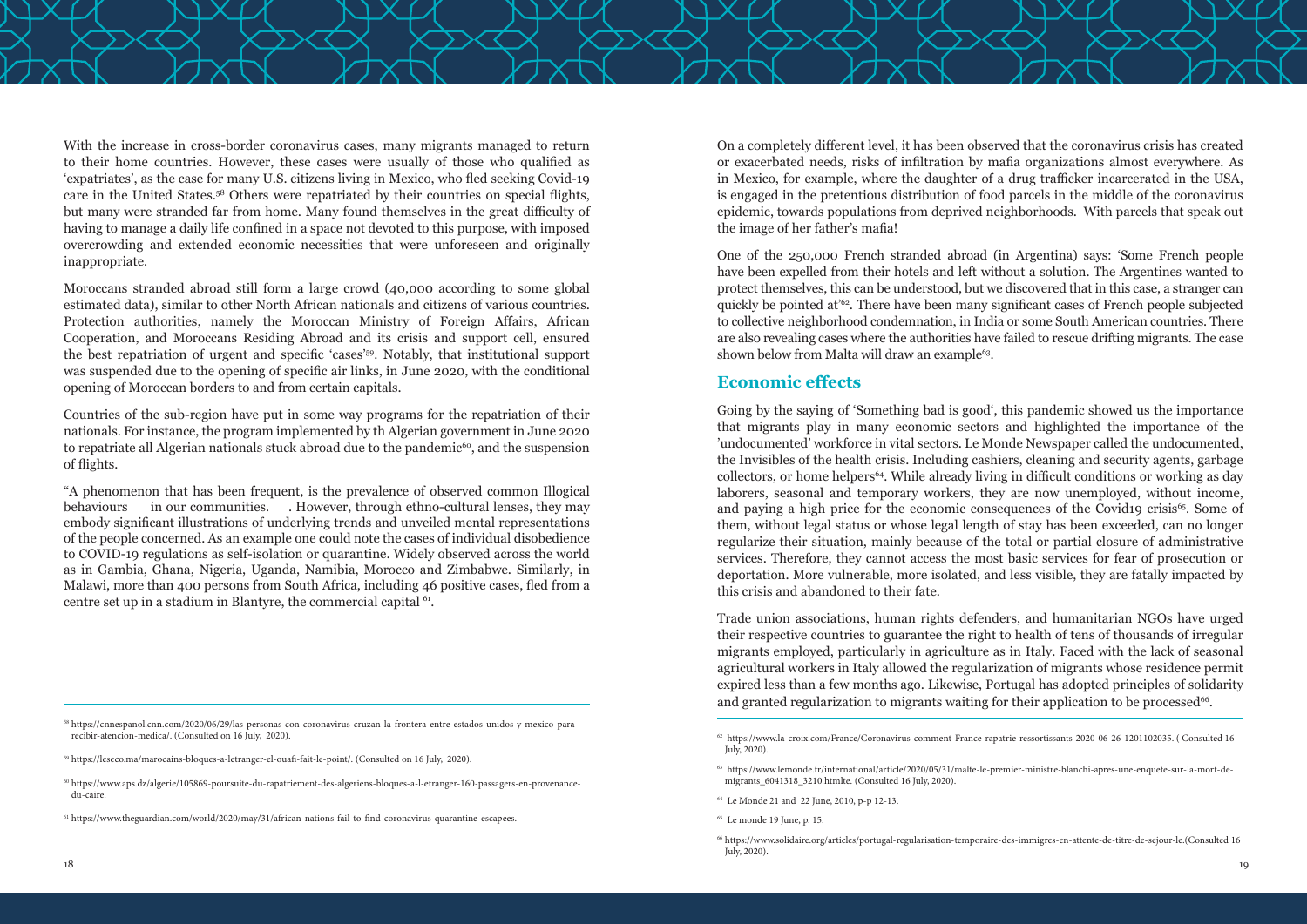The king also drew the attention of the government and companies to migrant workers who may find themselves in precarious working conditions and be disproportionately affected by unemployment or underemployment because of the pandemic. He also invited the Ministry of Economy, Finance, and Administrative Reform, in charge of the Economic Monitoring Committee (CVE), set up in the context of Covid-19, to include foreigners in vulnerable conditions in the assistance instruments dedicated to irregular workers. Similarly, the vaccination operations have been taking place gradually and benefit all Moroccan and foreign citizens residing in Morocco for free<sup>67</sup>.

In this context, the National Council for Human Rights of Morocco (CNDH) and its twelve (12) regional commissions have taken several measures; it would be tedious to sum them all here. Therefore, I limit myself to a few actions, including the recommendation to the public authorities to extend the financial support measures taken by the government, at the initiative of his majesty King Mohammed VI, to all groups in fragile situations, including migrants, refugees, and asylum seekers.

In this respect, migrants have been able to show their resilience and their capacity for innovation and adaptation. There are economic sectors that have never interrupted their activities, such as the agro-food chain, medical supply, and medical equipment, road transport, guard and security services, cleaning, sanitation, and waste disposal companies, all sectors where migrants are concentrated. They also make up a significant percentage of healthcare workers in many developed countries, including the UK, US, Switzerland, and France, which puts them immediately on exponential overexposure inversely proportional to their own capacities for personal and group prophylaxis, access to targeted information, and ultimately preventive care.

#### **Toward a conclusion: tomorrow will be made of what!**

 American and British universities are unlikely to be able to attract foreign students during the next academic year. The USA announced that it would refuse to provide residence permits to students enrolled in university courses provided through e-learning technology or distance learning. However, the three countries that had distinguished themselves with good management of the pandemic, Australia, New Zealand, and Canada, should welcome more foreign students as of 2021. At least that is what a report by the international audit and consulting firm Ernst & Young (EY) predicts<sup>72</sup>.

For IOM, the coronavirus crisis must not reduce legal channels for migrants, nor encourage the use of irregular means. 'My concern is that if we close the legal channels of immigration, family reunification, seasonal work, and on the bilateral agreements on labor immigration, we will have strong pressure for the other access channels to developed countries', warned Mr. Vitorino<sup>73</sup>.

Youth unemployment, whether in European or African countries, will, unfortunately, remain a problematic socio-economic invariant for many countries for the coming years. Some estimates suggest that up to 40% of young African graduates could be impacted by the large-scale spiral of chronic unemployment and underemployment. Will this crisis result in migratory pressure and influx of young migrants? No one can predict future development. However, judging by the forecasts of the World Bank<sup>68</sup>, the situation seems even more alarming because it is emphasized by the convergence of many factors. On one hand, there is a collapse of the global economy with the decline in exports of raw materials (oil, copper, cocoa, palm oil, etc...); the blocking of tourism activities; fall in foreign remittances, and collapse in migrant workers' transfers, which could result in an economic recession and a loss of millions of jobs. The African Union expects the loss of 20 million jobs by the end of 202069 and the increase of debt burden in many African countries.

This crisis reminds us of the importance of proximity, interdependence, and solidarity<sup>74</sup>. It is an opportunity to build a community with a shared future for humanity. It is essential to include migrants and their families, regardless of their migration status, in economic recovery policies. There should be programs in place targeting local and regional levels to ensure access to information, assistance, and employment while acting proactively to prevent discrimination and prevent migrants from being seen as mere scapegoats.



On the other hand, before the health crisis, the African continent with a population of 1.3 billion, about 70% of whom were young people, were living in a situation of almost chronic unemployment<sup>70</sup>. The current environment will intensify demand and will worsen the conditions of young people in particular and of the "emerging middle classes" in general. According to a statement from Oxfam: the economic consequences of Covid-19 could push 500 million people into poverty, especially in developing countries71. On the African level, this crisis will undoubtedly affect the economy and the movement of population, and it will expose the vulnerability of many countries.

Certainly, the results we hope for cannot be efficient without a scientific and research base carried out within institutions, universities, specialised bodies, or associations organised into a network. Such an approach will undoubtedly allow the development of research in the field of migration in different countries of the region.

<sup>67</sup> https://www.cndh.org.ma/fr.

<sup>68</sup> https://www.un.org/africarenewal/fr/magazine/%C3%A9dition-sp%C3%A9ciale-sur-la-jeunesse-2017/le-ch%C3%B4mage-desjeunes-%C3%A0-l%E2%80%99ombre-de-la-croissance. (Consulted on 16 July, 2020).

 $20$ 74 MORIN, Edgar avec la collaboration de ABOUESSALAM., Sabah, 2020, Changeons de voie, les leçons du coronavirus, Editions Denoël, 160 pages.

<sup>69</sup> https://www.lemonde.fr/afrique/article/2020/04/06/en-afrique-20-millions-d-emplois-menaces-par-le-coronavirus-selon-l-unionafricaine\_6035733\_3212.html. (Consulted on 16 July, 2020).

<sup>70</sup> https://www.letemps.ch/monde/population-va-tripler-afrique-diminuera-niveau-mondial. (Consulted on 16 July, 2020).

<sup>71</sup> https://www.oxfamfrance.org/rapports/coronavirus-un-demi-milliard-de-personnes-pourraient-sombrer-dans-la-pauvrete/. (Consulted on 16 July, 2020).

<sup>72</sup> https://www.courrierinternational.com/revue-de-presse/universites-etudiants-internationaux-la-pandemie-change-la-donne. (Consulted on 16 July, 2020).

<sup>73</sup> hhttps://news.un.org/fr/story/2020/05/1068332. (Consulted on 16 July, 2020).